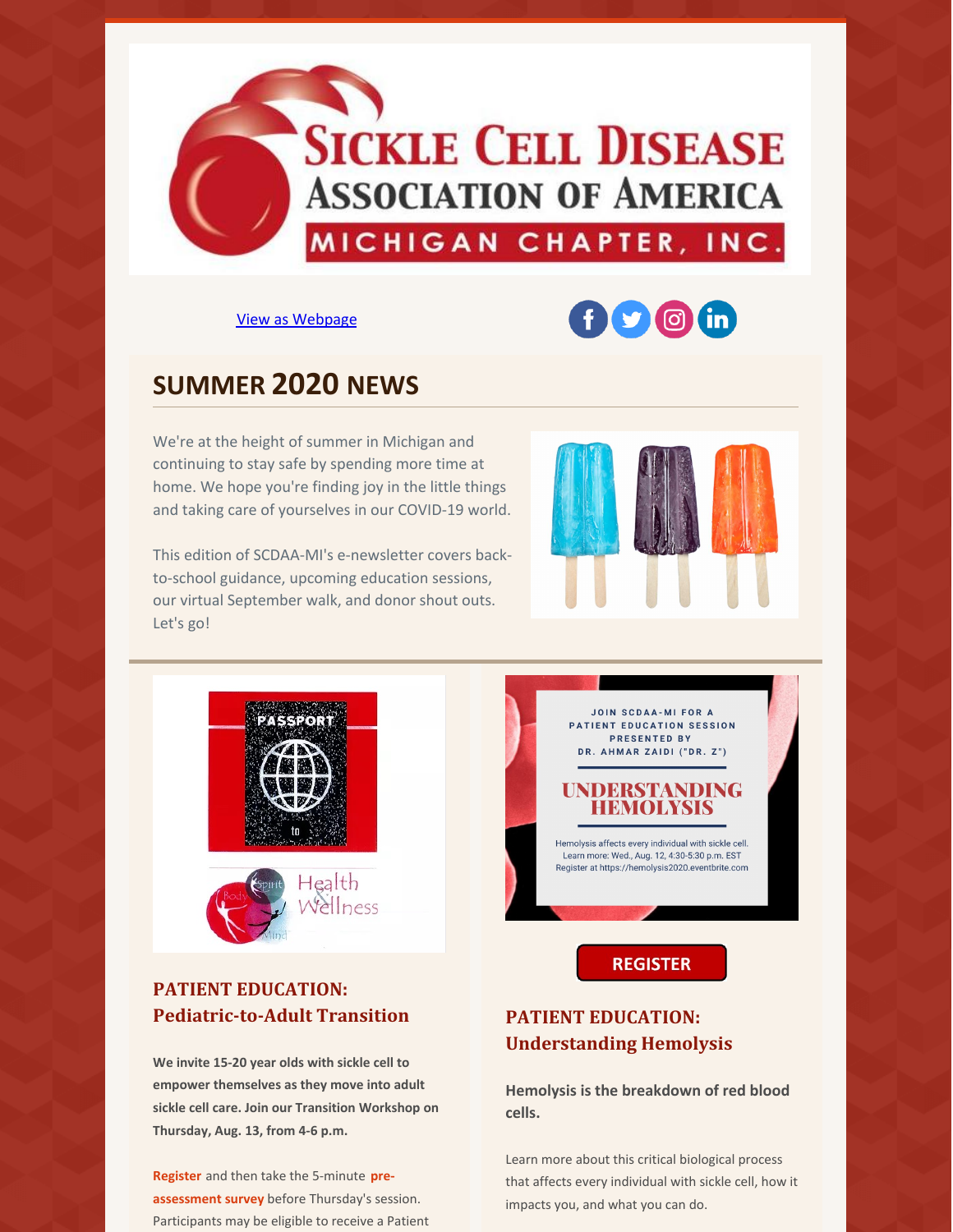Empowerment Toolkit, certificate of completion, and a \$50 gift card. (See **[registration](https://www.surveymonkey.com/r/9ZHXTKJ) form** for details.)

Online: Wednesday, August 12, 4:30 - 5:30 p.m. You must **[register](https://hemolysis2020.eventbrite.com)** to receive the participation link.

# **The 2020 Sickle Cell Matters Walk is going virtual!**

**We still need your support. [Register](https://www.scdaami.org/2020walk), sign up to fundraise, or start a team today!**

This year you can walk from wherever you are or choose a different type of movement to show your support.

- Everyone who **[registers](https://www.scdaami.org/2020walk) by 9/5** will receive a pedometer for their participation.
- Everyone who signs up as a fundraiser or creates a team by 9/5 will also be entered into a giveaway for a \$100 gift card.



- **Enter the [T-Shirt/Poster](https://www.surveymonkey.com/r/2D5SD72) contes[t](https://www.surveymonkey.com/r/2D5SD72)**with a design that shows your support for #SickleCellLivesMatter. Deadline is 9/5.
- We're honoring our Legacy Warriors aged 40 & over with a special salute.**[Sign](https://www.surveymonkey.com/r/Y5T5RT5) up by 9/5** to join. Participants outside Michigan welcome.
- Early voting for the presidential election starts Sept. 19! All Michigan residents can request absentee ballots. This is a great opportunity to use your virtual walk participation to get to **your local [clerk's](https://mvic.sos.state.mi.us/Clerk) office** and drop off your ballot that day. Take a photo and post with the hashtags #SickleCellMatters #SickleCellLivesMatter #Vote.

#### **[Learn](https://www.scdaami.org/2020walk) more**

# **SCDAA's MARAC issues back-toschool guidance**



The Sickle Cell Disease Association of America's Medical and Research Advisory Committee has issued **guidance on [returning](https://www.sicklecelldisease.org/2020/07/27/scdaa-marac-position-on-2020-school-reopening/) to school.**

"Sickle cell disease remains a high-risk condition for severe COVID-19 infection. 1 Registry data show that individuals with sickle cell disease are more vulnerable to death with COVID-19 at all ages, including children. 2 We recommend that families with children with sickle cell disease follow state and local guidelines regarding the determination of inperson versus distance learning as long as processes are in place to ensure the least possible risk of your child getting infected with COVID-19.



# **ARE YOU READY TO VOTE?**

## **Early voting in Michigan starts Sept. 19 for the Nov. 3 Presidential Election! [Learn](https://www.michigan.gov/sos/0,4670,7-127-5647_12539_29836-202483--,00.html) more**

The deadline to register to vote in this year's November presidential election is Oct. 23 for any form but in-person. Last day for in-person registration is election day, Nov. 3.

**To be eligible to vote in Michigan, you must be:**

> A Michigan resident (at the time you register) and a resident of your city or township for at least 30 days (when you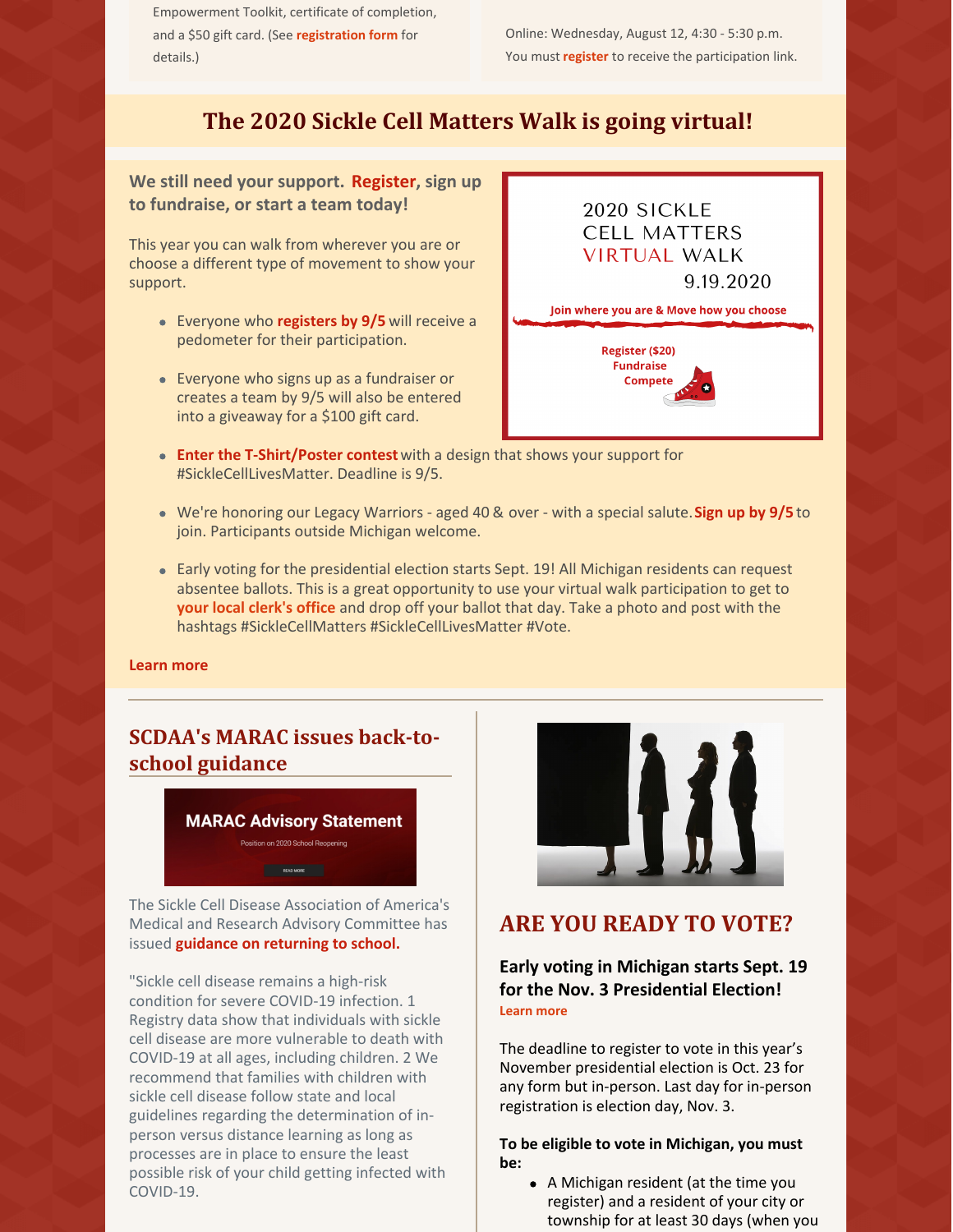If safety measures are not implemented or cannot be enforced, we recommend that schools provide equitable access to high quality education through home-based distance learning. The checklist below should be used to determine if your child's school has the recommended safety measures in place."

**[Share](https://www.sicklecelldisease.org/2020/07/27/scdaa-marac-position-on-2020-school-reopening/) this info** with your child's school principal to help determine the best course of action.

#### **WE WANT TO KEEP YOU SAFER IN THE ER**



Visit the **Patient [Support](https://www.scdaami.org/patient-support)** page on our web site to learn more about SCDAA-MI's SAFER initiative.

If you're in ER, direct your provider to **[www.scdaami.org/sicklecell911](https://www.scdaami.org/sicklecell911)** for NIH, ASH and CDC care guidelines for sickle cell.

- vote)
- A United States citizen
- At least 18 years of age (when you vote)
- Not currently serving a sentence in jail or prison

Learn more about voting in Michigan **[here](https://www.michigan.gov/sos/0,1607,7-127-1633_8716_8726_47669-175878--,00.html)**. Check your voter registration status **[here](https://mvic.sos.state.mi.us/).** Register online **[here](https://mvic.sos.state.mi.us/RegisterVoter)**.

#### **Absentee voting**

"Due to the constitutional amendment passed by voters in 2018, all eligible and registered voters in Michigan may request an absent voter ballot without providing a reason. They can visit their local clerk's office for an absent voter ballot application or download one at **[Michigan.gov/Vote](http://michigan.gov/Vote)**"

**You have until 8 p.m. on Election Day to complete the ballot and return it to the clerk's office. Your ballot will not be counted unless your signature is on the return envelope and matches your signature on file.** If you received assistance voting the ballot, then the signature of the person who helped you must also be on the return envelope. Only you, a family member or person residing in your household, a mail carrier, or election official is authorized to deliver your signed absent voter ballot to your clerk's office.

**Find the list of Michigan ballot drop locations [here](https://www.michigan.gov/documents/sos/Ballot_Dropbox_Locations_697191_7.pdf).**



*Photo credit: Getty Images*

# **7 Causes of Anxiety**

What's making you so anxious? You may be surprised — from certain medications to problems with your thyroid, watch out for these anxiety triggers. **[Read](https://www.everydayhealth.com/anxiety-pictures/7-surprising-causes-of-anxiety.aspx?slot=0&eh_uid=85647231) more**

*Information sourced from EverydayHealth. SCDAA-MI provides this content for informational purposes only. It is not to be construed as medical advice. Consult your healthcare provider for guidance.*

**Have you worked with our staff on an issue or challenge related to your sickle cell? Send us your feedback and [suggestions](https://www.scdaami.org/clientfeedback) on how that worked for**

**you.**

**Thank you** to our recent donors and everyone who's hosted a Facebook fundraiser for us!

**Recent funders:**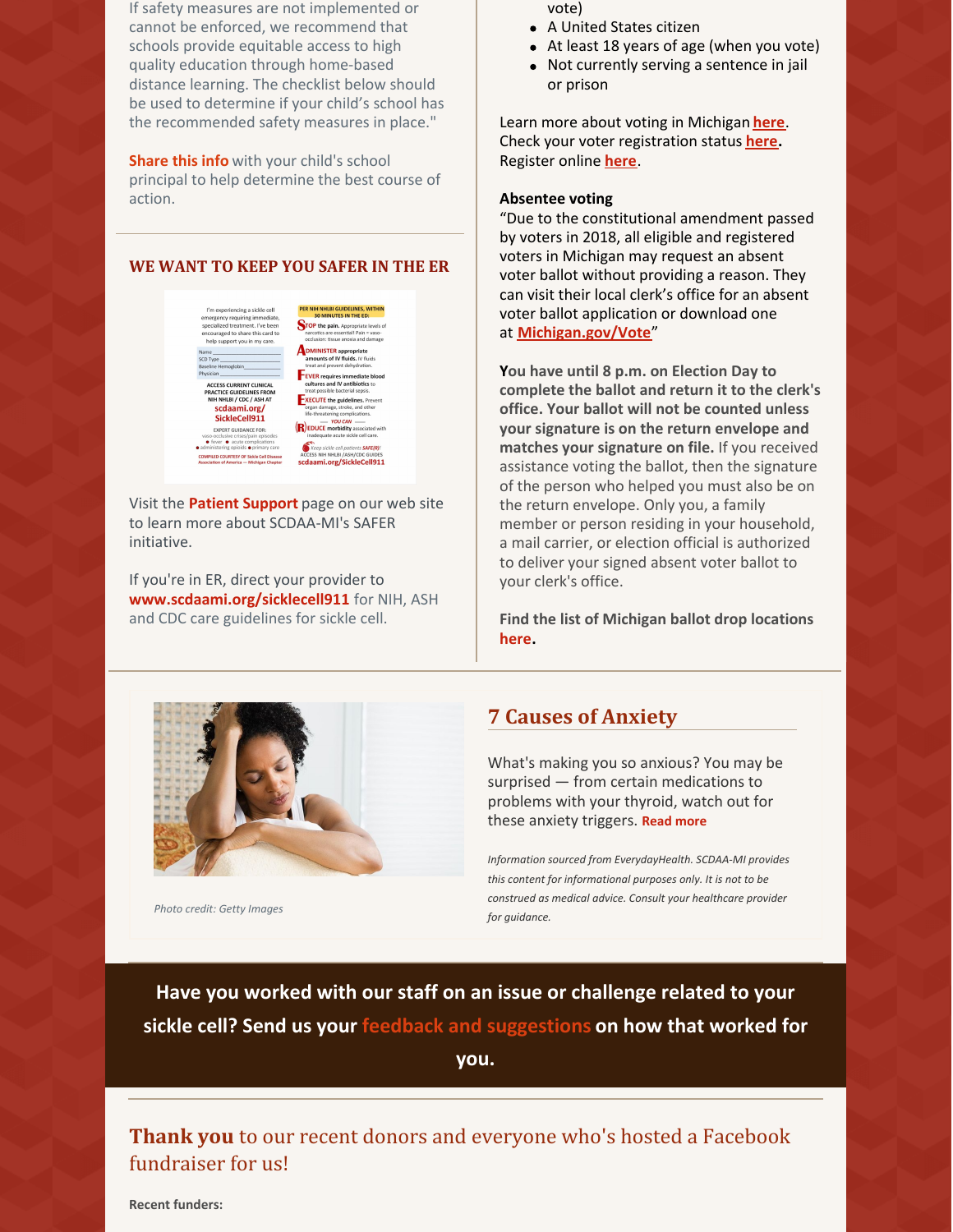Global Blood Therapeutics Medunik USA Novartis Pfizer

#### **Recent donors:**

Lisa Armstead Vida Cater Janine Chambers Roshonda Florence Kristy Karasinski Josephine Leone-Paulk Sheryl Prince Jason Miller Wanda Shurney Lisa Tamborello Gregory Terrell Igli Vokopola Zina Wallace Henry Wilkenson Jonathan Wright

#### **Facebook Fundraisers:**

Betty [Baker](https://www.facebook.com/betty.baker.129?__tn__=-%5D) [Tawana](https://www.facebook.com/tawana.brad.9?__tn__=-%5D) Bradley Jasmine [Crawford](https://www.facebook.com/jpcrawford1?__tn__=-%5D) Kami Torres Dorothy Grant [Ashleigh](https://www.facebook.com/ashleigh.wileice.3?__tn__=-%5D) Grissom Jazz [Harris](https://www.facebook.com/jazz.dk.harris?__tn__=-%5D) LaToya Marie Hodge [Alaysia](https://www.facebook.com/profile.php?id=100007035945118&__tn__=-%5D) Means Felicia Perry "Itsthe Scotts" Teqia [Williams](https://www.facebook.com/teqia.v.williams?__tn__=-%5D) Mary Wilson

You can host a Facebook fundraiser for us, too. **Click here for the easy [instructions.](https://www.facebook.com/fund/sicklecellmichigan/)** Your donations help with education, outreach and advocacy. Every dollar counts in this quest to cure sickle cell.

NOTE: This list does not include individual Walk donations. Visit the event [Leaderboard](https://charity.gofundme.com/o/en/campaign/michigansicklecellwalk) to view fundraisers and teams.

### **Questions about anything in this newsletter? Contact us at info@scdaami.org**

### **LEARN MORE**

**Podcasts Cheat Codes: A Sickle Cell [Podcast](https://podcasts.apple.com/us/podcast/cheat-codes-a-sickle-cell-podcast/id1488189351?i=1000458664124) [Sickle](https://anchor.fm/thesicklecellpodcast) Cell 101**

#### **Online Sickle Cell Communities**

**[oneSCDvoice](https://www.onescdvoice.com/)** was created with the vision of empowering those impacted by sickle cell disease through facilitating access to information and support from the sickle cell disease community.

**[Generation](https://www.joingens.com/) S** is encouraging those who live with sickle cell disease to share their experiences. Together, we're turning the page on the silence surrounding sickle cell disease.